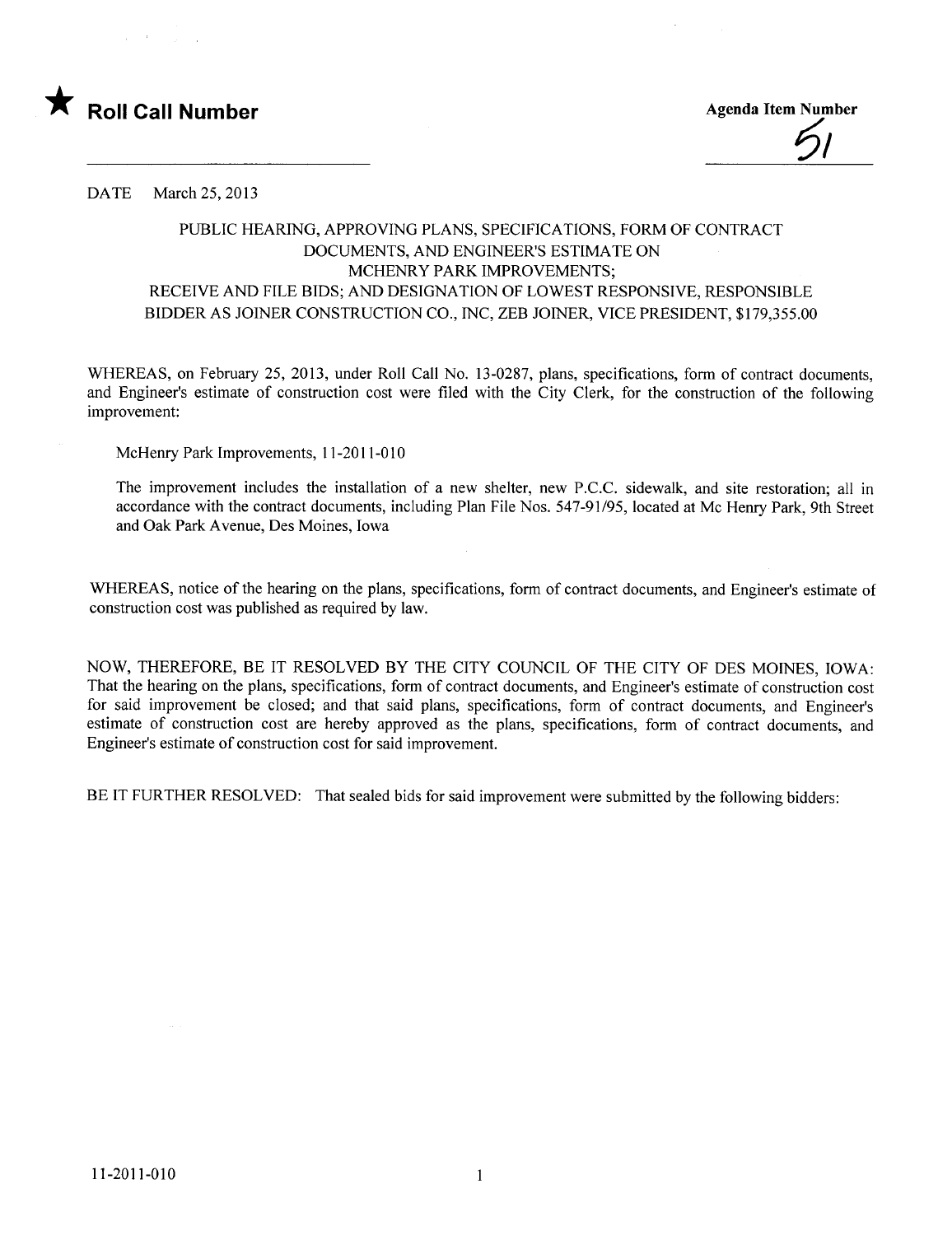# \* Roll Call Number Agenda Item Number



### DATE March 25, 2013

| Joiner Construction Co., Inc.  | Plano, IA                  |
|--------------------------------|----------------------------|
| The Hansen Company, Inc.       | Johnston, IA               |
| <b>Elder Corporation</b>       | Des Moines, IA             |
| MPS Engineers, P.C.            | Des Moines, IA             |
| T K Concrete Inc.              | Pella, IA                  |
| Iowa State Contractors, Inc.   | Ottumwa, IA                |
| Burkett Construction, LLC      | Winterset, IA              |
| Koester Construction Co., Inc. | Bid not read<br>Grimes, IA |
|                                | Bid not read               |

which were received and opened at a public meeting presided over by the Engineer in the City Council Chambers, 2nd Floor, City Hall, 400 Robert D. Ray Drive, Des Moines, Iowa at 11 :00 a.m. on March 12, 2013. Said bids and the attached tabulation of bids for said improvement be and are hereby received and fied.

BE IT FURTHER RESOLVED: That the Des Moines City Engineer, as the Engineer, has determined that the lowest responsive, responsible bid for the construction of said improvement was submitted by Joiner Construction Co., Inc, Zeb Joiner, Vice President, 11996 490th Street, Plano, lA, 52581 in the amount of \$179,355.00, and said bid be and the same is hereby accepted.

BE IT FURTHER RESOLVED: That the bid security of the unsuccessful bidders be and is hereby authorized and directed to be returned.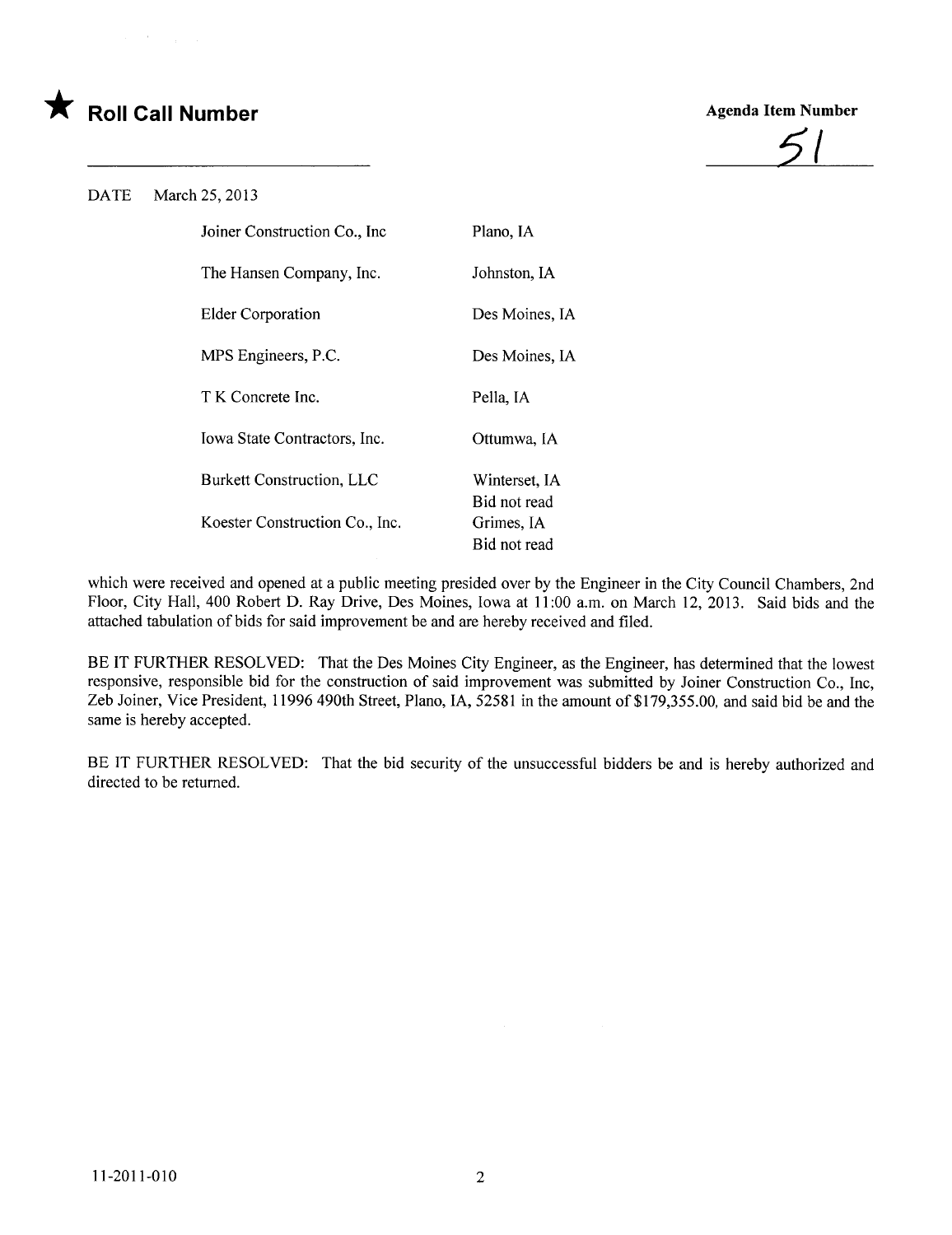

DATE March 25, 2013

BE IT FURTHER RESOLVED: That the Engineer is hereby directed to secure execution by the lowest responsible, responsive Bidder and its surety of the contract documents in the form heretofore approved by this Council; that the Engineer is directed to thereafter present said contract documents to this Council for approval and authorization to the Mayor to sign; and that no contract shall be deemed to exist between the City of Des Moines and said Bidder until said contract has been executed by the Bidder, and shall have been approved by this Council and executed by the Mayor and attested to by the City Clerk.

BE IT FURTHER RESOLVED: That the City Council hereby authorizes the necessary road closures for the Project.

(City Council Communication Number  $\frac{13.139}{1}$  attached.)

Moved by to adopt.

FORM APPROVED: FUNDS AVAILABLE

Kochen Kolge

Scott E. Sanders

Scott E. Sanders Des Moines Finance Director

Kathleen VanderpoÄ Deputy City Attorney

Funding Source: 2013-2014 CIP, Page Park - 13, Park Improvements, PKS137, G. O. Bonds

# **25**

| <b>COUNCIL ACTION</b> | <b>YEAS</b> | <b>NAYS</b> | <b>PASS</b> | <b>ABSENT</b>   | I, Diane Rauh, City Clerk of said City Council, hereby     |
|-----------------------|-------------|-------------|-------------|-----------------|------------------------------------------------------------|
| <b>COWNIE</b>         |             |             |             |                 | certify that at a meeting of the City Council, held on the |
| <b>COLEMAN</b>        |             |             |             |                 | above date, among other proceedings the above was          |
| <b>GRIESS</b>         |             |             |             |                 | adopted.                                                   |
| <b>HENSLEY</b>        |             |             |             |                 |                                                            |
| <b>MAHAFFEY</b>       |             |             |             |                 | IN WITNESS WHEREOF, I have hereunto set my hand            |
| <b>MEYER</b>          |             |             |             |                 | and affixed my seal the day and year first above written.  |
| <b>MOORE</b>          |             |             |             |                 |                                                            |
| <b>TOTAL</b>          |             |             |             |                 |                                                            |
| <b>MOTION CARRIED</b> |             |             |             | <b>APPROVED</b> |                                                            |
|                       |             |             |             |                 |                                                            |
|                       |             |             |             |                 |                                                            |
|                       |             |             |             | Mayor           |                                                            |

City Clerk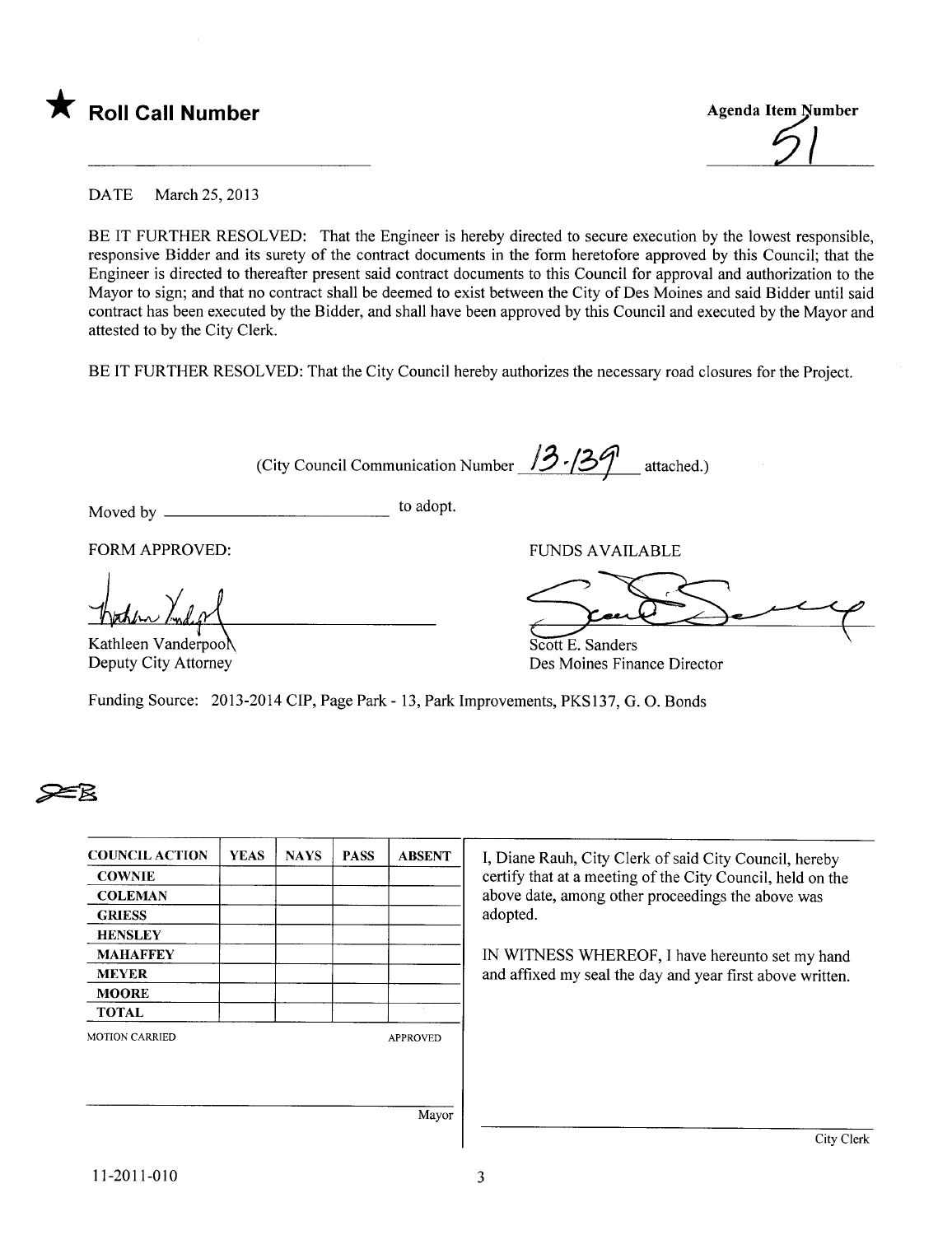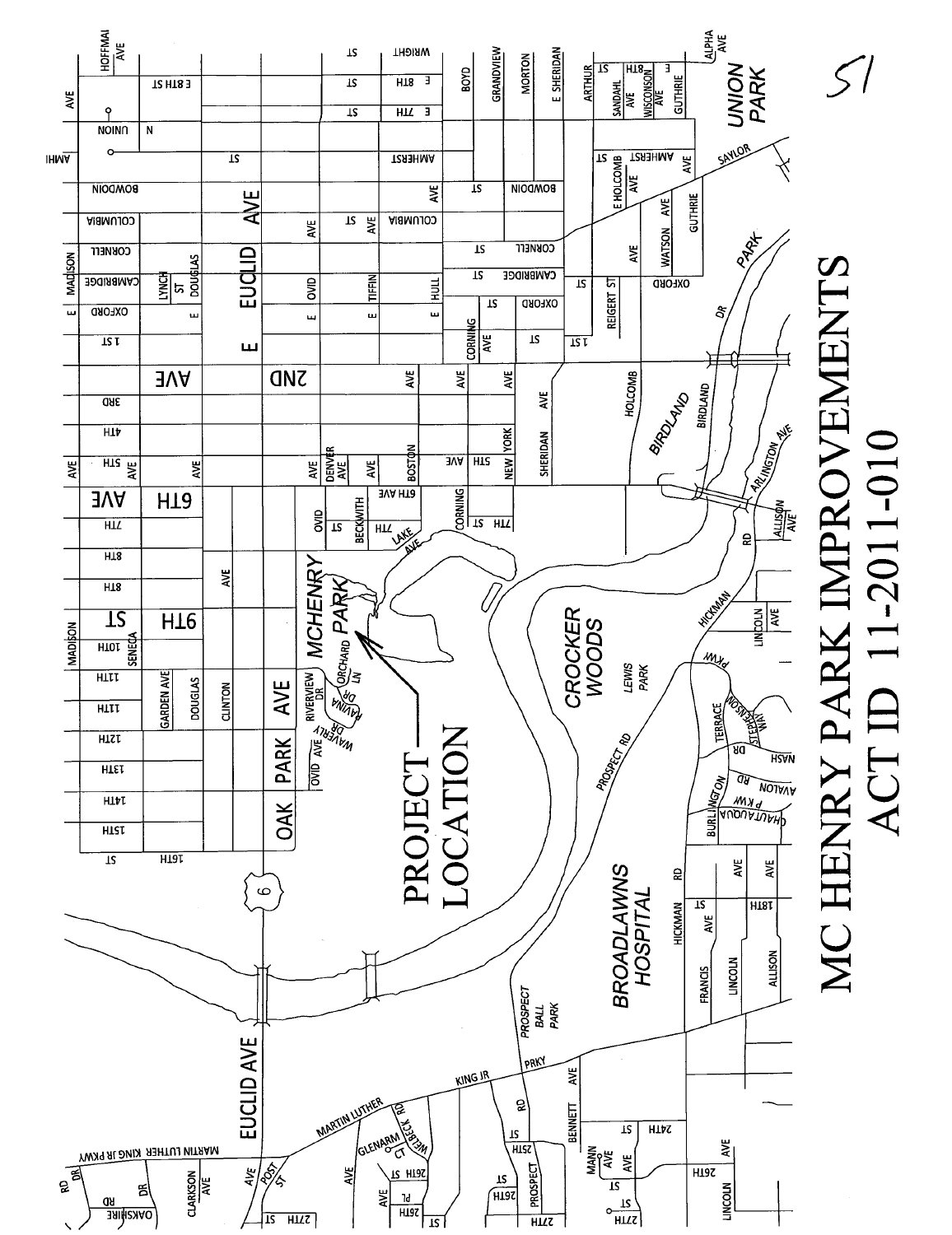|                                                       | Elder Corporation<br>Des Moines, IA                                       | 10% BID BOND<br>BID SECURITY                                       | <b>BID PRICE</b> |             | <b>AMOUNT</b>      | \$95,277.49  | \$35,000.00                | \$6,080.00      | \$11,680.00       | \$12,000.00        | \$9,500.00       | \$1,600.00      | \$1,382.50            | \$6,800.00 | \$3,200.00       | \$3,700.00  | \$1,400.00           | \$1,750.00         | \$890.00                       | \$2,960.00   | \$780.00                    | \$1,000.00      | \$194,999.99<br>$-25.00\%$                                |            |            |          |  |
|-------------------------------------------------------|---------------------------------------------------------------------------|--------------------------------------------------------------------|------------------|-------------|--------------------|--------------|----------------------------|-----------------|-------------------|--------------------|------------------|-----------------|-----------------------|------------|------------------|-------------|----------------------|--------------------|--------------------------------|--------------|-----------------------------|-----------------|-----------------------------------------------------------|------------|------------|----------|--|
|                                                       |                                                                           |                                                                    |                  | <b>SINT</b> | PRICE              | \$95,277.49  | \$3,500.00                 | \$38.00         | \$36.50           | \$12,000.00        | \$9,500.00       | \$1,600.00      | \$3.95                | \$6,800.00 | \$320.00         | \$3,700.00  | \$20.00              | \$35.00            | \$890.00                       | \$370.00     | \$390.00                    | \$1,000.00      |                                                           |            |            |          |  |
|                                                       |                                                                           |                                                                    | <b>BID PRICE</b> |             | <b>AMOUNT</b>      | \$84,910.00  | \$14,165.00                | \$7,315.20      | \$17,024.00       | \$5,320.00         | \$10,975.00      | \$195.00        | \$1,631.00            | \$2,530.00 | \$8,780.00       | \$15,560.00 | \$2,529.80           | \$4,190.00         | \$200.00                       | \$5,520.00   | \$1,440.00                  | \$375.00        | \$182,660.00<br>$-29.75%$                                 |            |            |          |  |
|                                                       | The Hansen Company Inc.<br>Johnston, IA                                   | 10% BID BOND<br>BID SECURITY                                       |                  | <b>TINU</b> | <b>PRICE</b>       | \$84,910.00  | \$1,416.50                 | \$45.72         | \$53.20           | \$5,320.00         | \$10,975.00      | \$195.00        | \$4.66                | \$2,530.00 | \$878.00         | \$15,560.00 | \$36.14              | \$83.80            | \$200.00                       | \$690.00     | \$720.00                    | \$375.00        |                                                           |            |            |          |  |
|                                                       |                                                                           |                                                                    |                  |             | <b>TIAUONA</b>     | \$93,500.00  | \$13,200.00                | \$7,040.00      | \$17,600.00       | \$7,480.00         | \$4,400.00       | \$990.00        | \$3,080.00            | \$4,400.00 | \$8,800.00       | \$7,260.00  | \$1,540.00           | \$1,650.00         | \$275.00                       | \$6,160.00   | \$1,540.00                  | \$440.00        | \$179,355.00<br>$-31.02%$<br>Š                            |            |            |          |  |
|                                                       | Joiner Construction Co. Inc.<br>10% BID BOND<br>BID SECURITY<br>Plano, IA |                                                                    | <b>BID PRICE</b> | <b>S</b>    | PRICE              | \$93,500.00  | \$1,320.00                 | \$44.00         | \$55.00           | \$7,480.00         | \$4,400.00       | \$990.00        | \$8.80                | \$4,400.00 | \$880.00         | \$7,260.00  | \$22.00              | \$33.00            | \$275.00                       | \$770.00     | \$770.00                    | \$440.00        |                                                           |            |            |          |  |
|                                                       |                                                                           |                                                                    |                  |             | <b>AMOUNT</b>      | \$105,000.00 | \$45,000.00                | \$8,000.00      | \$22,400.00       | \$8,000.00         | \$9,000.00       | \$1,000.00      | \$1,400.00            | \$4,000.00 | \$30,000.00      | \$8,000.00  | \$4,200.00           | \$3,000.00         | \$500.00                       | \$8,000.00   | \$2,000.00                  | \$500.00        | \$260,000.00                                              |            |            |          |  |
| Activity ID 11-2011-010                               | Bid Date: 3/12/13                                                         |                                                                    |                  |             |                    |              |                            | <b>SINT</b>     | PRICE             | \$105,000.00       | \$4,500.00       | \$50.00         | \$70.00               | \$8,000.00 | \$9,000.00       | \$1,000.00  | \$4.00               | \$4,000.00         | \$3,000.00                     | \$8,000.00   | \$60.00                     | \$60.00         | \$500.00                                                  | \$1,000.00 | \$1,000.00 | \$500.00 |  |
|                                                       |                                                                           |                                                                    |                  |             | <b>QUANTIY</b>     | 11S          | 10 $EA$                    | <b>160 SY</b>   | 320 SY            | 1 LS               | 11S              | 11S             | 350 LF                | 1 LS       | 10 EA            | 11S         | 70 CY                | 50 CY              | ÷ ≈<br>=                       |              | 2E                          |                 |                                                           |            |            |          |  |
|                                                       | APPROVED BY                                                               |                                                                    | ESTIMATE-        |             |                    |              |                            |                 |                   |                    |                  |                 |                       |            |                  |             |                      |                    |                                |              |                             |                 |                                                           |            |            |          |  |
| DEPARTMENT OF ENGINEERING<br>CITY OF DES MOINES, IOWA | <b>NEEFJAANSEN</b>                                                        | PROJECT: MC HENRY PARK IMPROVEMENTS<br>CONTRACTOR'S BID TABULATION |                  |             | <b>DESCRIPTION</b> | SHELTER      | STONE PIERS AROUND COLUMNS | 5" PCC SIDEWALK | 5" PCC WITH STEEL | GRADING, EARTHWORK | ELECTRIC SERVICE | TREE PROTECTION | TREE PROTECTION FENCE | SEEDING    | SHELTER FOOTINGS | SHINGLES    | ADDITIONAL FILL SOIL | ADDITIONAL TOPSOIL | PROJECT SIGN, SMALL - STANDARD | PICNIC TABLE | PICNIC TABLE, ADA COMPLIANT | RELOCATE STONES | PERCENT OF ENGINEER'S ESTIMATE<br>TOTAL CONSTRUCTION COST |            |            |          |  |
|                                                       | CHECKED BY: $G$<br>TABULATED BY:                                          |                                                                    |                  |             | <b>TEM</b>         |              |                            |                 |                   | Ю                  | ω                |                 | $\infty$              | တ          |                  |             |                      |                    |                                |              |                             |                 |                                                           |            |            |          |  |

Page 1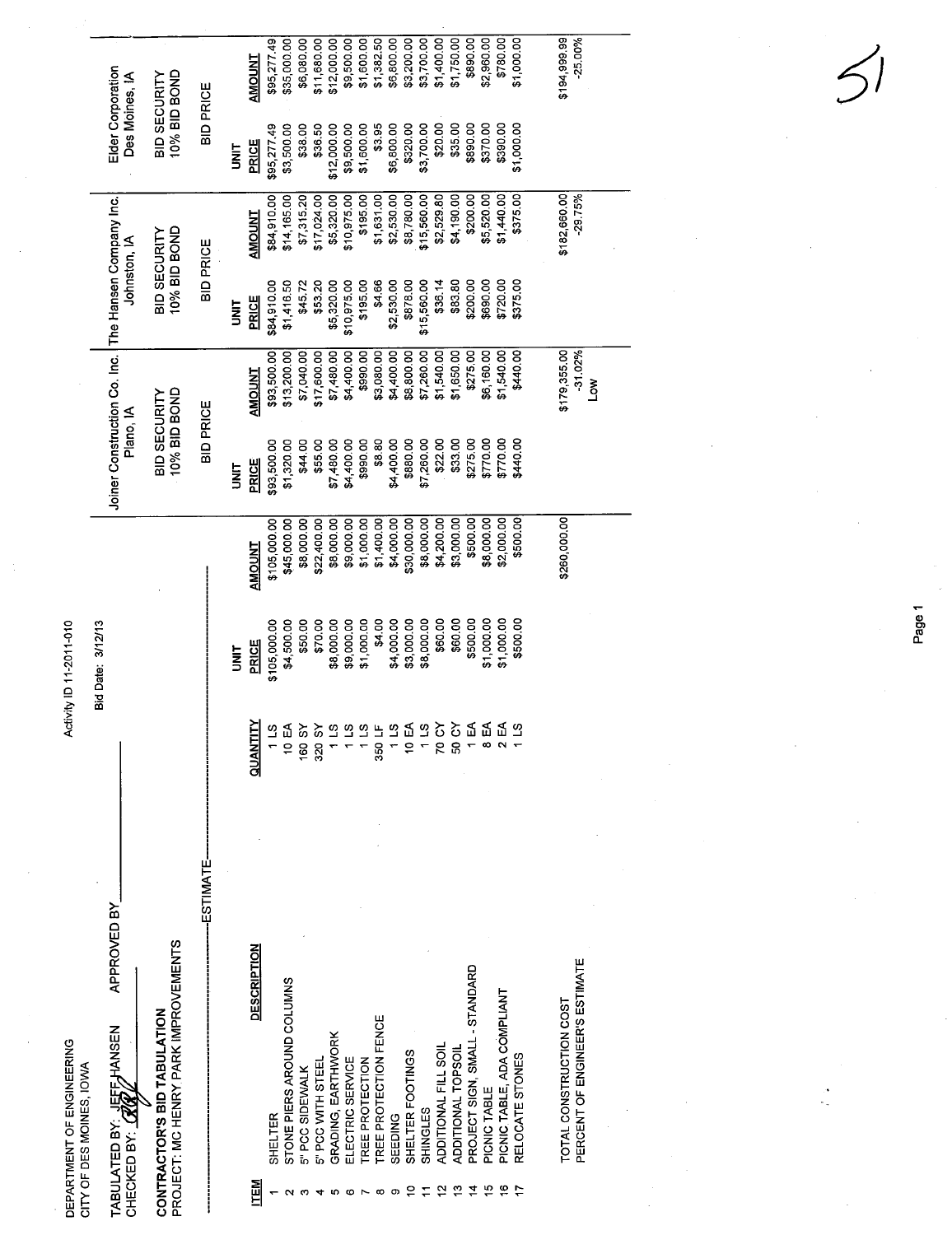| <b>JEPARTMENT OF ENGINEERING</b><br><b>CITY OF DES MOINES, IOWA</b>             |               | <b>Activity ID 11-2011-010</b> |               |                                     |               |                                |               |                                  |              |
|---------------------------------------------------------------------------------|---------------|--------------------------------|---------------|-------------------------------------|---------------|--------------------------------|---------------|----------------------------------|--------------|
|                                                                                 |               | Bid Date: 3/12/13              |               |                                     |               |                                |               | <b>lowa State</b>                |              |
| APPROVED BY<br><b>JEFF HANSEN</b><br><b><i>TABULATED BY:</i></b><br>CHECKED BY: |               |                                | $\epsilon$    | MPS Engineers<br>Des Moines, IA     |               | TK Concrete, Inc.<br>Pella, IA |               | Contractors, Inc.<br>Ottumwa, IA |              |
| CONTRACTOR'S BID TABULATION<br>PROJECT: MC HENRY PARK IMPROVEMENTS              |               |                                |               | 10% BID BOND<br><b>BID SECURITY</b> |               | 10% BID BOND<br>BID SECURITY   |               | 10% BID BOND<br>BID SECURITY     |              |
| ESTIMATE                                                                        |               |                                |               | <b>BID PRICE</b>                    |               | <b>BID PRICE</b>               |               | BID PRICE                        |              |
|                                                                                 |               | <b>SINIT</b>                   |               | <b>TINU</b>                         |               | <b>TIXL</b>                    |               | <b>UNIT</b>                      |              |
| <b>DESCRIPTION</b><br><b>NEN</b>                                                | QUANTITY      | PRICE                          | <b>AMOUNT</b> | PRICE                               | <b>AMOUNT</b> | PRICE                          | <b>AMOUNT</b> | <b>PRICE</b>                     | AMOUNT       |
| SHELTER-                                                                        | 113           | \$105,000.00                   | \$105,000.00  | \$93,150.00                         | \$93,150.00   | \$94,200.00                    | \$94,200.00   | \$62,000.00                      | \$62,000.00  |
| STONE PIERS AROUND COLUMNS                                                      | 10 EA         | \$4,500.00                     | \$45,000.00   | \$2,035.00                          | \$20,350.00   | \$3,500.00                     | \$35,000.00   | \$2,500.00                       | \$25,000.00  |
| 5" PCC SIDEWALK                                                                 | <b>160 SY</b> | \$50.00                        | \$8,000.00    | \$60.50                             | \$9,680.00    | \$44.00                        | \$7,040.00    | \$56.25                          | \$9,000.00   |
| 5" PCC WITH STEEL                                                               | 320 SY        | \$70.00                        | \$22,400.00   | \$71.50                             | \$22,880.00   | \$50.00                        | \$16,000.00   | \$131.25                         | \$42,000.00  |
| GRADING, EARTHWORK<br>ю                                                         | 1 LS          | \$8,000.00                     | \$8,000.00    | \$8,895.00                          | \$8,895.00    | \$7,500.00                     | \$7,500.00    | \$38,000.00                      | \$38,000.00  |
| ELECTRIC SERVICE<br>Ø                                                           | $1\,$ LS      | \$9,000.00                     | \$9,000.00    | \$8,910.00                          | \$8,910.00    | \$8,600.00                     | \$8,600.00    | \$10,000.00                      | \$10,000.00  |
| TREE PROTECTION                                                                 | 11S           | \$1,000.00                     | \$1,000.00    | \$1,000.00                          | \$1,000.00    | \$1,000.00                     | \$1,000.00    | \$250.00                         | \$250.00     |
| TREE PROTECTION FENCE                                                           | 350 LF        | \$4.00                         | \$1,400.00    | \$3.50                              | \$1,225.00    | \$3.00                         | \$1,050.00    | \$5.00                           | \$1,750.00   |
| SEEDING<br>0                                                                    | 1 LS          | \$4,000.00                     | \$4,000.00    | \$5,000.00                          | \$5,000.00    | \$6,000.00                     | \$6,000.00    | \$3,000.00                       | \$3,000.00   |
| SHELTER FOOTINGS                                                                | 10 EA         | \$3,000.00                     | \$30,000.00   | \$875.00                            | \$8,750.00    | \$3,000.00                     | \$30,000.00   | \$2,200.00                       | \$22,000.00  |
| SHINGLES                                                                        | 113           | \$8,000.00                     | \$8,000.00    | \$6,475.00                          | \$6,475.00    | \$7,500.00                     | \$7,500.00    | \$12,500.00                      | \$12,500.00  |
| ADDITIONAL FILL SOIL                                                            | 70 CY         | \$60.00                        | \$4,200.00    | \$25.00                             | \$1,750.00    | \$60.00                        | \$4,200.00    | \$10.00                          | \$700.00     |
| ADDITIONAL TOPSOIL<br>ဗူ                                                        | 50 CY         | \$60.00                        | \$3,000.00    | \$68.00                             | \$3,400.00    | \$50.00                        | \$2,500.00    | \$50.00                          | \$2,500.00   |
| PROJECT SIGN, SMALL - STANDARD                                                  | 1 EA          | \$500.00                       | \$500.00      | \$500.00                            | \$500.00      | \$500,00                       | \$500.00      | \$100.00                         | \$100.00     |
| PICNIC TABLE                                                                    | 8 EA          | \$1,000.00                     | \$8,000.00    | \$1,100.00                          | \$8,800.00    | \$900.00                       | \$7,200.00    | \$200.00                         | \$1,600.00   |
| PICNIC TABLE, ADA COMPLIANT                                                     | 2 EA          | \$1,000.00                     | \$2,000.00    | \$1,245.00                          | \$2,490.00    | \$900.00                       | \$1,800.00    | \$200.00                         | \$400.00     |
| RELOCATE STONES                                                                 | $\frac{3}{1}$ | \$500.00                       | \$500.00      | \$825.00                            | \$825.00      | \$500.00                       | \$500.00      | \$1,200.00                       | \$1,200.00   |
|                                                                                 |               |                                |               |                                     |               |                                |               |                                  |              |
| TOTAL CONSTRUCTION COST                                                         |               |                                | \$260,000.00  |                                     | \$204,080.00  |                                | \$230,590.00  |                                  | \$232,000.00 |
| PERCENT OF ENGINEER'S ESTIMATE                                                  |               |                                |               |                                     | $-21.51%$     |                                | $-11.31%$     |                                  | $-10.77%$    |
|                                                                                 |               |                                |               |                                     |               |                                |               |                                  |              |
|                                                                                 |               |                                |               |                                     |               |                                |               |                                  |              |
|                                                                                 |               |                                |               |                                     |               |                                |               |                                  |              |
|                                                                                 |               |                                |               |                                     |               |                                |               |                                  |              |
|                                                                                 |               |                                |               |                                     |               |                                |               |                                  |              |
|                                                                                 |               |                                |               |                                     |               |                                |               |                                  |              |
|                                                                                 |               |                                |               |                                     |               |                                |               |                                  |              |

Page 2

 $\frac{1}{\sqrt{2}}\int_{0}^{\sqrt{2}}\frac{1}{\sqrt{2}}\left( \frac{1}{2}\right) ^{2}d\mu$ 

 $\label{eq:2.1} \begin{split} \mathcal{L}_{\text{max}}(\mathbf{X},\mathbf{X}) & = \mathcal{L}_{\text{max}}(\mathbf{X},\mathbf{X}) \\ & = \mathcal{L}_{\text{max}}(\mathbf{X},\mathbf{X}) + \mathcal{L}_{\text{max}}(\mathbf{X},\mathbf{X}) \\ & = \mathcal{L}_{\text{max}}(\mathbf{X},\mathbf{X}) + \mathcal{L}_{\text{max}}(\mathbf{X},\mathbf{X}) \\ & = \mathcal{L}_{\text{max}}(\mathbf{X},\mathbf{X}) + \mathcal{L}_{\text{max}}(\mathbf{X},\mathbf{X}) \\ & = \mathcal{L$ 

 $\frac{1}{\sqrt{2}}$ 

 $\label{eq:2} \frac{1}{\sqrt{2}}\sum_{i=1}^n\frac{1}{\sqrt{2}}\sum_{j=1}^n\frac{1}{j!}\sum_{j=1}^n\frac{1}{j!}\sum_{j=1}^n\frac{1}{j!}\sum_{j=1}^n\frac{1}{j!}\sum_{j=1}^n\frac{1}{j!}\sum_{j=1}^n\frac{1}{j!}\sum_{j=1}^n\frac{1}{j!}\sum_{j=1}^n\frac{1}{j!}\sum_{j=1}^n\frac{1}{j!}\sum_{j=1}^n\frac{1}{j!}\sum_{j=1}^n\frac{1}{j!}\sum_{j=1}^$ 

 $\frac{1}{2}S^2$ 

 $\label{eq:1} \frac{\mathbf{v}_{\text{max}}}{\mathbf{v}_{\text{max}}}\left(\mathbf{v}_{\text{max}}\right) = \frac{1}{\mathbf{v}_{\text{max}}}\left(\mathbf{v}_{\text{max}}\right)$